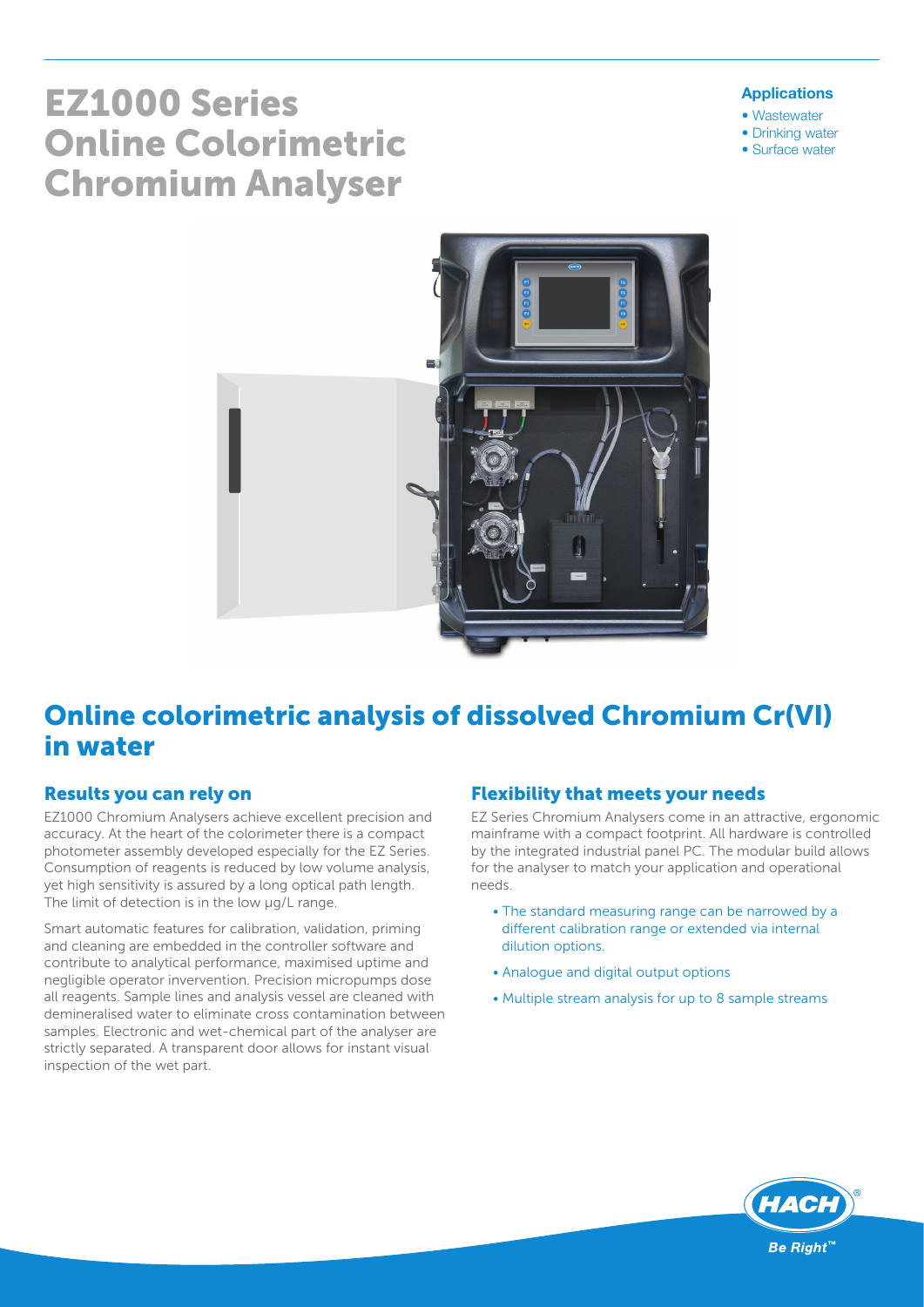#### Technical Data\*

| <b>Parameter</b>            | Chromium Cr(VI), dissolved                                                                                                                                                                                                                                |  |  |  |  |
|-----------------------------|-----------------------------------------------------------------------------------------------------------------------------------------------------------------------------------------------------------------------------------------------------------|--|--|--|--|
| <b>Measurement method</b>   | Colorimetric measurement at 546 nm using diphenylcarbazide method,<br>conform with standard method APHA 3500-Cr (B)                                                                                                                                       |  |  |  |  |
| <b>Measuring range</b>      | 5 - 500 µg/L Cr(VI)<br>Optional:<br>1 - 50 µg/L Cr(VI)<br>2 - 125 µg/L Cr(VI)<br>2.5 - 250 µg/L Cr(VI)<br>0.08 - 2 mg/L Cr(VI) (with internal dilution)<br>0.16 - 4 mg/L Cr(VI) (with internal dilution)<br>0.5 - 50 mg/L Cr(VI) (with internal dilution) |  |  |  |  |
| <b>Precision</b>            | Better than 2% full scale range for standard test solutions                                                                                                                                                                                               |  |  |  |  |
| <b>Detection limit</b>      | $\leq 1$ µg/L                                                                                                                                                                                                                                             |  |  |  |  |
| <b>Interferences</b>        | Iron (III), Mercury > 200 mg/L, Molybdenum > 200 mg/L, Vanadium (V) > 5 mg/L.<br>Large amounts of colour and turbidity interfere. Fats, oil, proteins, surfactants and tar.                                                                               |  |  |  |  |
| <b>Cycle time</b>           | 10 min (dilution $+5$ min.)                                                                                                                                                                                                                               |  |  |  |  |
| <b>Automatic cleaning</b>   | Yes                                                                                                                                                                                                                                                       |  |  |  |  |
| <b>Calibration</b>          | Automatic, 2-point; frequency freely programmable                                                                                                                                                                                                         |  |  |  |  |
| <b>Validation</b>           | Automatic; frequency freely programmable                                                                                                                                                                                                                  |  |  |  |  |
| <b>Ambient temperature</b>  | 10 - 30 °C $\pm$ 4 °C deviation at 5 - 95% relative humidity (non-condensing)                                                                                                                                                                             |  |  |  |  |
| <b>Reagent requirements</b> | Keep between 10 - 30 °C                                                                                                                                                                                                                                   |  |  |  |  |
| Sample pressure             | By external overflow vessel                                                                                                                                                                                                                               |  |  |  |  |
| <b>Flow rate</b>            | 100 - 300 mL/min                                                                                                                                                                                                                                          |  |  |  |  |
| Sample temperature          | $10 - 30 °C$                                                                                                                                                                                                                                              |  |  |  |  |
| Sample quality              | Maximum particle size 100 $\mu$ m, < 0.1 g/L; Turbidity < 50 NTU                                                                                                                                                                                          |  |  |  |  |
| <b>Power</b>                | 100 - 240 VAC, 50/60 Hz<br>Max. power consumption: 120 VA                                                                                                                                                                                                 |  |  |  |  |
| Instrument air              | Dry and oil free according to ISA-S7.0.01-1996 quality standard for instrument air                                                                                                                                                                        |  |  |  |  |
| <b>Demineralised water</b>  | For rinsing / dilution                                                                                                                                                                                                                                    |  |  |  |  |
| <b>Drain</b>                | Atmospheric pressure, vented, min. Ø 64 mm                                                                                                                                                                                                                |  |  |  |  |
| <b>Earth connection</b>     | Dry and clean earth pole with low impedance ( $<$ 1 Ohm) using an earth cable of $>$ 2.5 mm <sup>2</sup>                                                                                                                                                  |  |  |  |  |
| Analogue outputs            | Active 4 - 20 mA max. 500 Ohm load, standard 1, max. 8 (option)                                                                                                                                                                                           |  |  |  |  |
| <b>Digital outputs</b>      | Optional: RS232, Modbus (TCP/IP, RS485)                                                                                                                                                                                                                   |  |  |  |  |
| <b>Alarm</b>                | 1 x malfunctioning, 4 x user-configurable, max. 24 VDC/0.5 A, potential free contacts                                                                                                                                                                     |  |  |  |  |
| <b>Protection class</b>     | Analyser cabinet: IP55 / Panel PC: IP65                                                                                                                                                                                                                   |  |  |  |  |
| <b>Material</b>             | Hinged part: Thermoform ABS, door: plexiglass<br>Wall section: Galvanised steel, powder coated                                                                                                                                                            |  |  |  |  |
| Dimensions (H x W x D)      | 690 mm x 465 mm x 330 mm                                                                                                                                                                                                                                  |  |  |  |  |
| Weight                      | 25 kg                                                                                                                                                                                                                                                     |  |  |  |  |
| <b>Certifications</b>       | CE compliant / UL certified                                                                                                                                                                                                                               |  |  |  |  |

*\*Subject to change without notice.*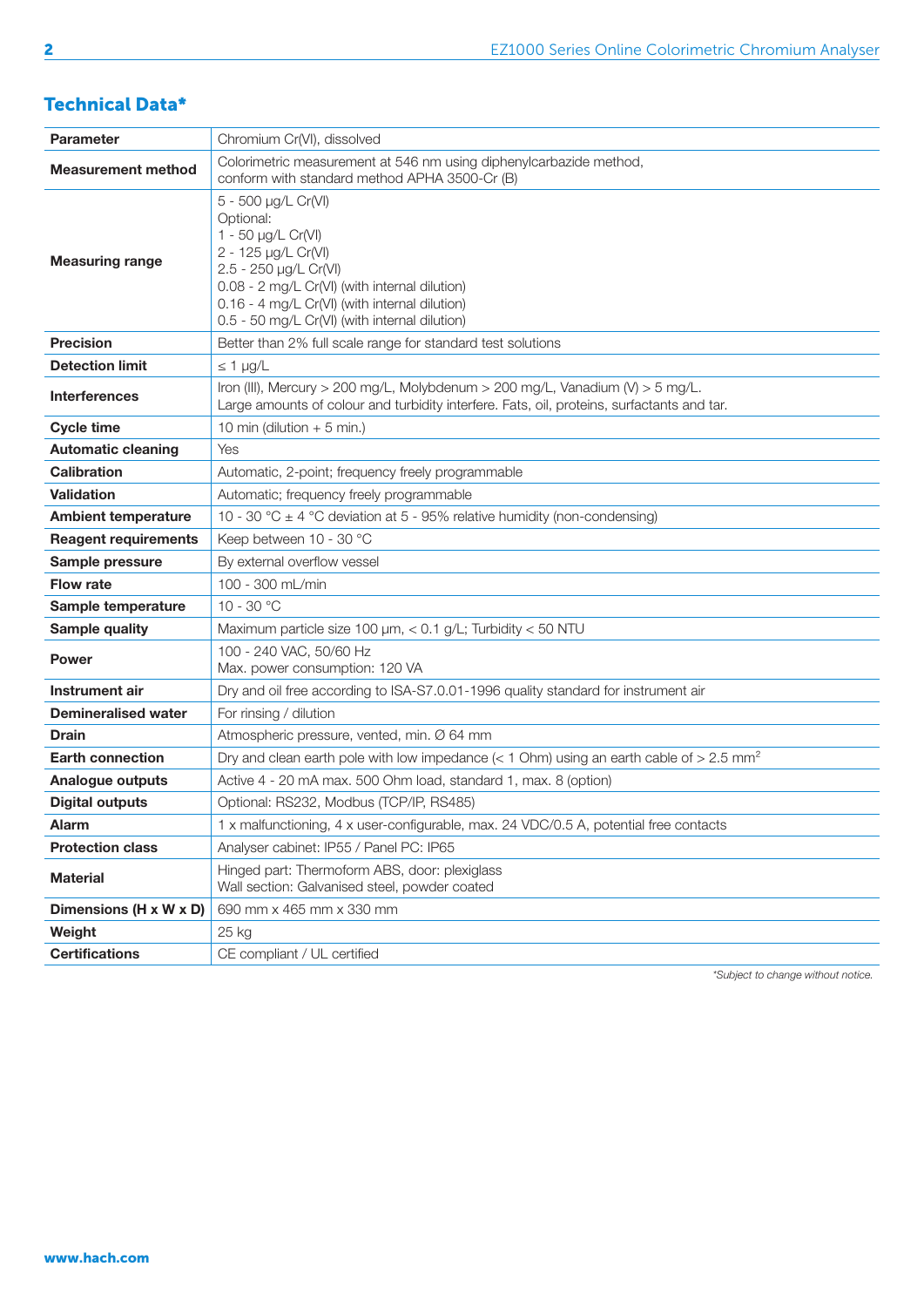#### **Dimensions**



#### Hach Service

With Hach Service, you have a global partner who understands your needs and cares about delivering timely, high-quality service you can trust. Our Service Team brings unique expertise to help you maximise instrument uptime, ensure data integrity, maintain operational stability, and reduce compliance risk.